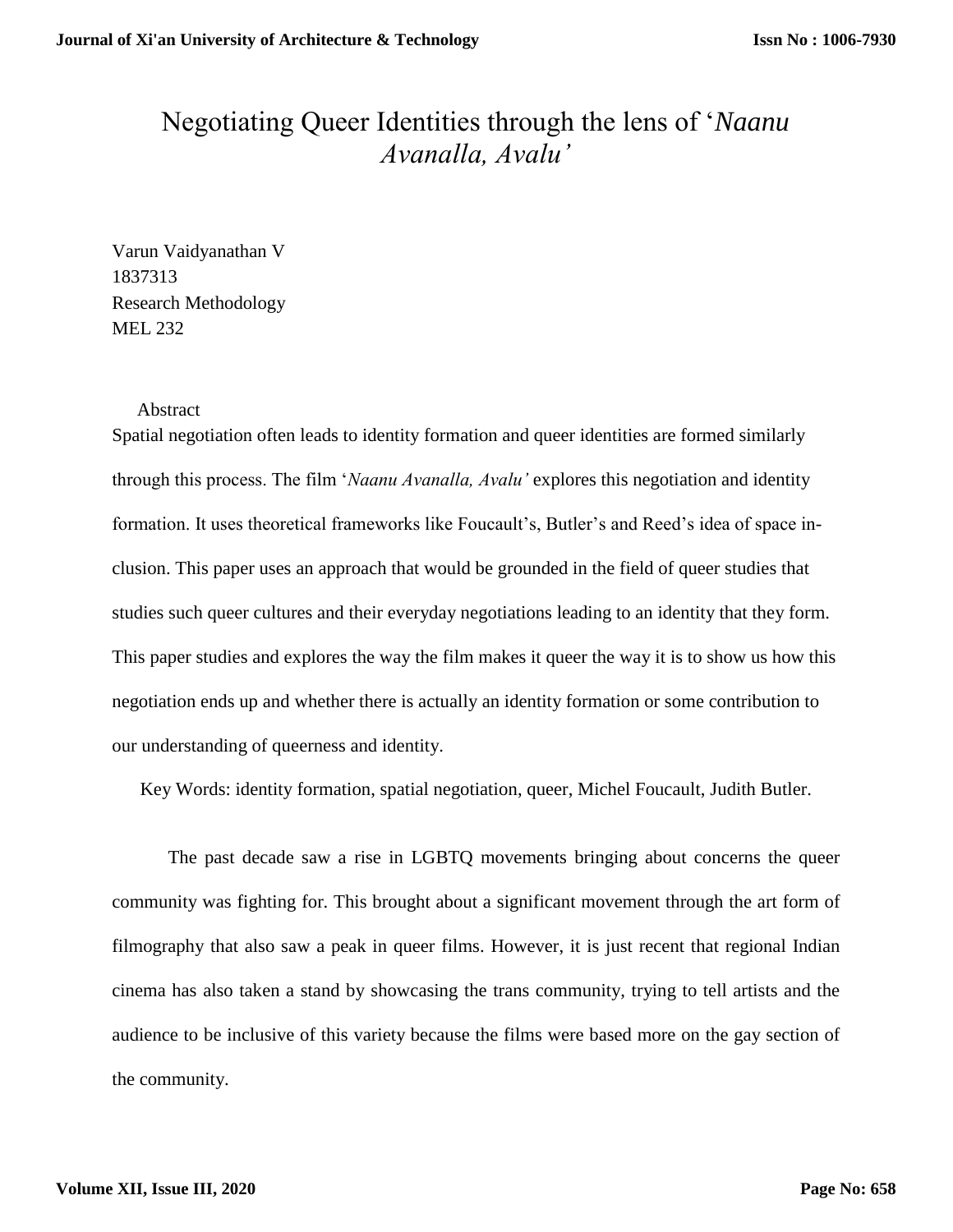The negotiation that each of the sections of the community has is different because of the experiences that is varied. Thus, it becomes essential to study how each of these sections negotiate with space and time that is pertinent to them at that moment. Therefore, this negotiation of everyday experience sets an identity formation that even though they are marginalised, they are rebelling silently through their natural ways of behaviour and interests.

The terms LGBT are related in that it has been used to correlate sexual desire and identity and that could only be possible through the spatial and temporal negotiation. This is also the reason why sexuality as a desire is looked upon as a field of resolving problems. Negotiation is grabbing that inclusivity the LGBT is fighting for.

Some of the important interrogations would be to understand the time factor the queerness of a character in any novel, film or art work is being investigated. It also accounts for whether the spatiality of the work and of the character adds to the queerness and to the documentation itself as a whole. Another one would be to explore if literatures of struggles always is in relation to the spatiality and temporality. Most significant to this paper is to examine and evaluate the localised forms of literature and observing whether there is a representation of the rural experiences and its inclusivity in queer literatures. It is also to judge the position of regional literatures in testing and investigating experiences that help one in forming an identity and in turn forming a literature that is not only regional but that which is extremely subjective just how two identities cannot be the same.

To arrive at a fundamental aim, '*Naanu Avanalla, Avalu'* (I am not He, I am She) is a Kannada film that negotiates heteronormativity spatiality and temporality that forms a queer identity which leads to self acceptance. It is to explore and evaluate this change in identity and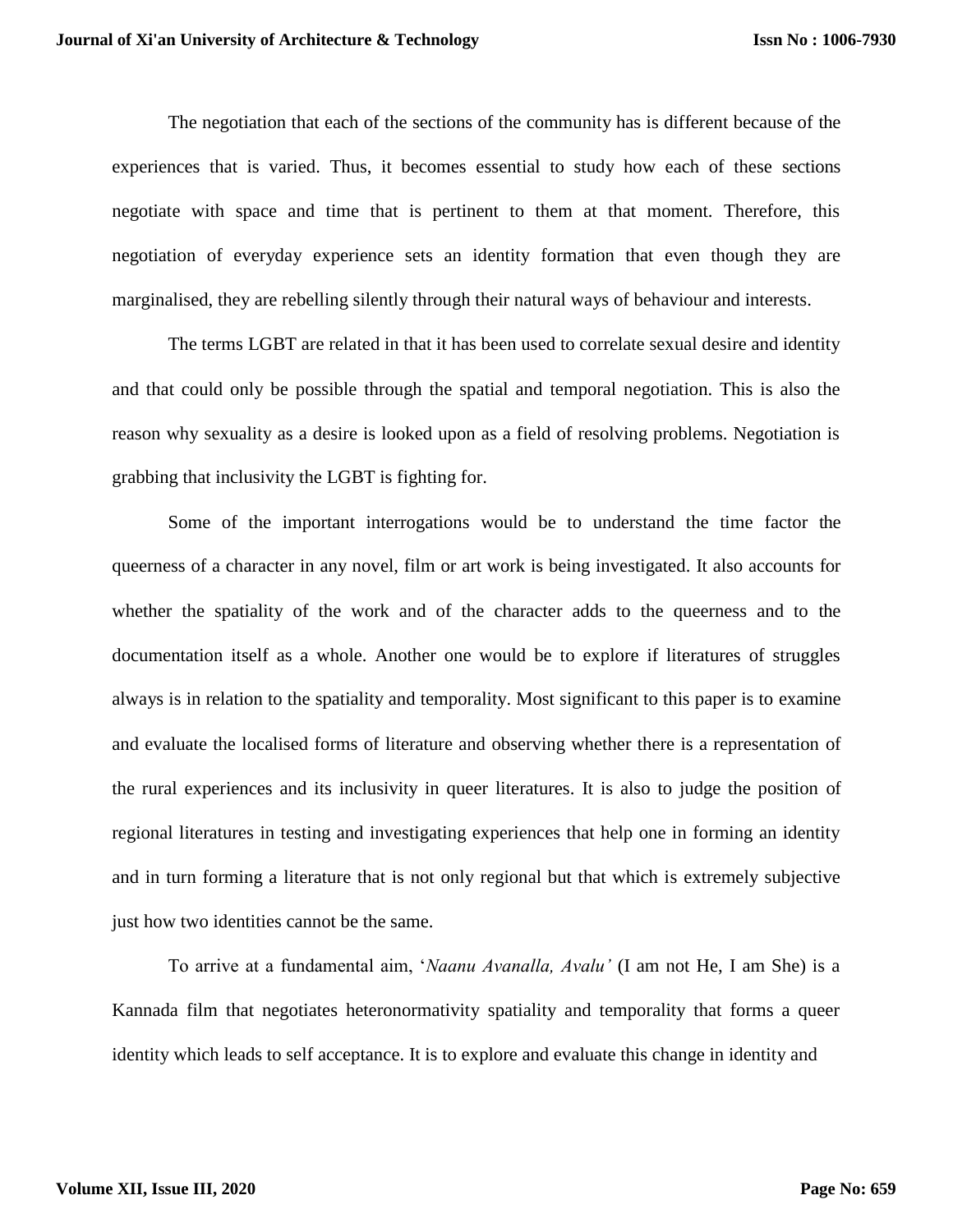understanding one's sexuality and desire through negotiation which is not just an act of rebellion but in the doing that becomes real and does eventually become a part of the identity.

It is always wondered that queer films have a separate film festival for instance, The Bangalore Queer Film Festival screens hundreds of queer films from all over the world. It can be explored to see how the celluloid journey of queer films have been to see how much of this negotiation has changed that has led to not just a character's or a film's road to self acceptance and acceptance socially. We can the say that this negotiation is kind of a "site of contestation with an underlying consciousness of conflicts, not as utopian loci of disconnection with reality" (Choudhuri, 2009)

This paper in exploring and evaluating the transgression of the queer community in Indian regional cinema per se can be grounded in queer studies. Queer Studies in itself is a recent phenomenon and which is why films like *Naanu Avanalla, Avalu* is a film that needs to be studied to see if it fits the viewership and meaning of its purpose in contemporary times. Therefore, the paper lends itself to a theoretical framework like queer theory and poststructuralism.

Past literature in the area of queer spaces exist in volumes but needs more research to develop new ideas, constructions and such negotiations which adds to any field that holds or gives significance to queer spaces. This development will help add knowledge to existing research areas and further research will help improve or build on the areas overlooked. Being a very fluid spectrum of a topic, it becomes essential to keep upgrading, improvising the ideas revolving around queer spaces as being transient and open to news trajectories which is easily retrievable from literary contexts more.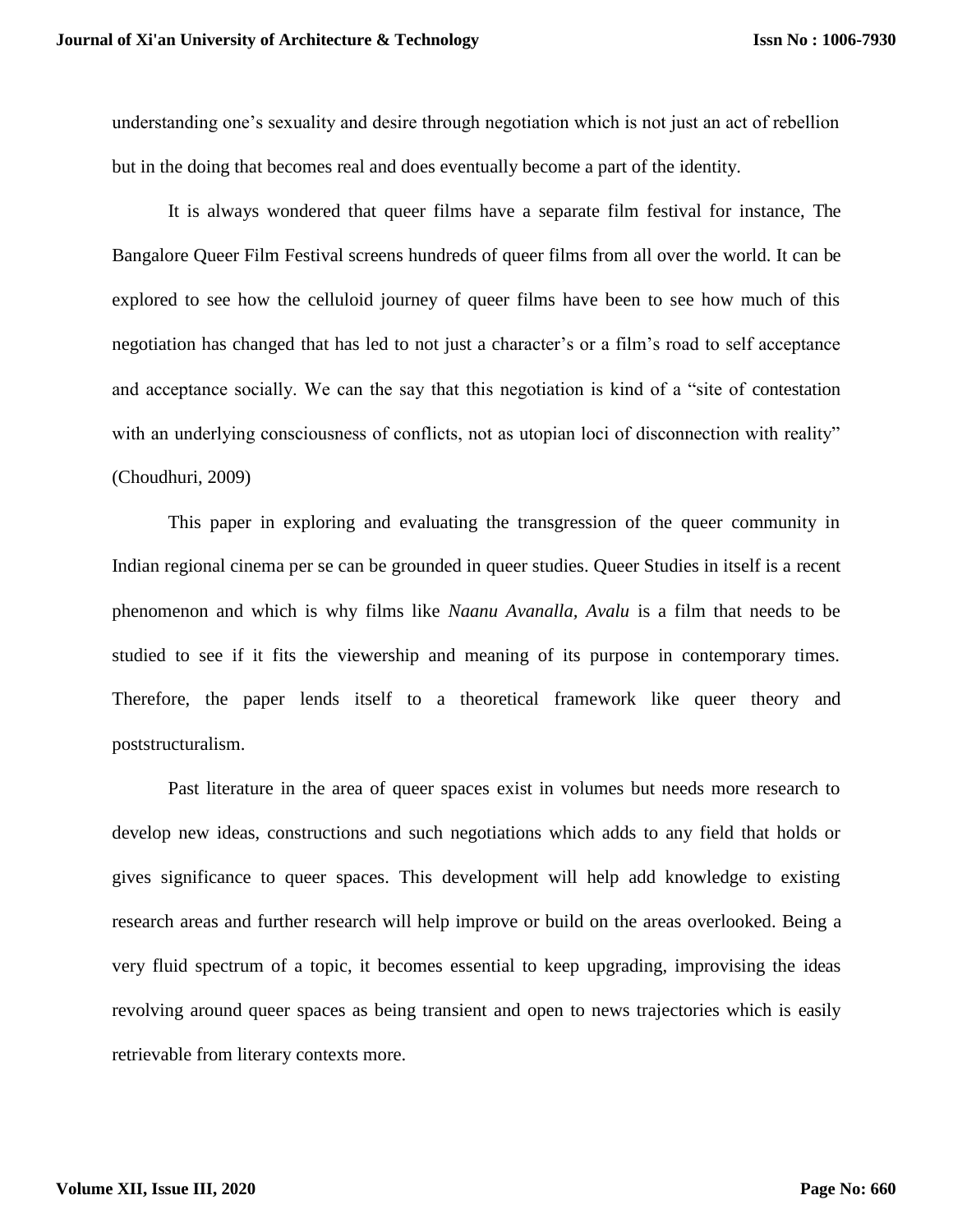A reading of all the literatures for this paper tells us that space negotiation is integral and is connected to one's identity forming processes and other identity markers like race, gender representation of genders and how they are portrayed, how this affects a certain section of society to believe that it is the only way one has to negotiate and what gets portrayed. The literatures also show us how cultural markers have led to that space negotiation changing, where the LGBTQ community never understood their spaces but actually built boundaries and consciousness in their daily transaction with that space only to make a space of their own which they are not aware of themselves. **Butler** in her essay *Performative Acts and Gender Constitution* gives us the idea that gender and queerness comes from our behaviour and what we do (performance, every day) becomes our role. Therefore, telling us space can determine one's behaviour and role and vice versa. We can also tell that certain space negotiation has undergone changes in the way negotiation has been dealt with and that negotiation of spaces in general have a cultural (experiential) implication almost as if it is a product of the culture that needs consumption. This gives us the assumption to work with the idea that identity has specific markers where their function is seen in these spaces that is imbued with power relations. The power relations tell us that these spatial positions negotiate with reality but even more so in texts and contexts as a space the negotiation is often overlooked and is studied to see if it is connected to reality or the society.

However, this queer space can be contradictory at times (Reed, 1996). Queer space with its negotiation and its spatial character itself is so fluid in nature but the entire discourse of the queer "space" itself then arrests that fluidity making no flexible negotiation possible, it becomes another space. Queer space then is just like any other space but becomes those viewpoints with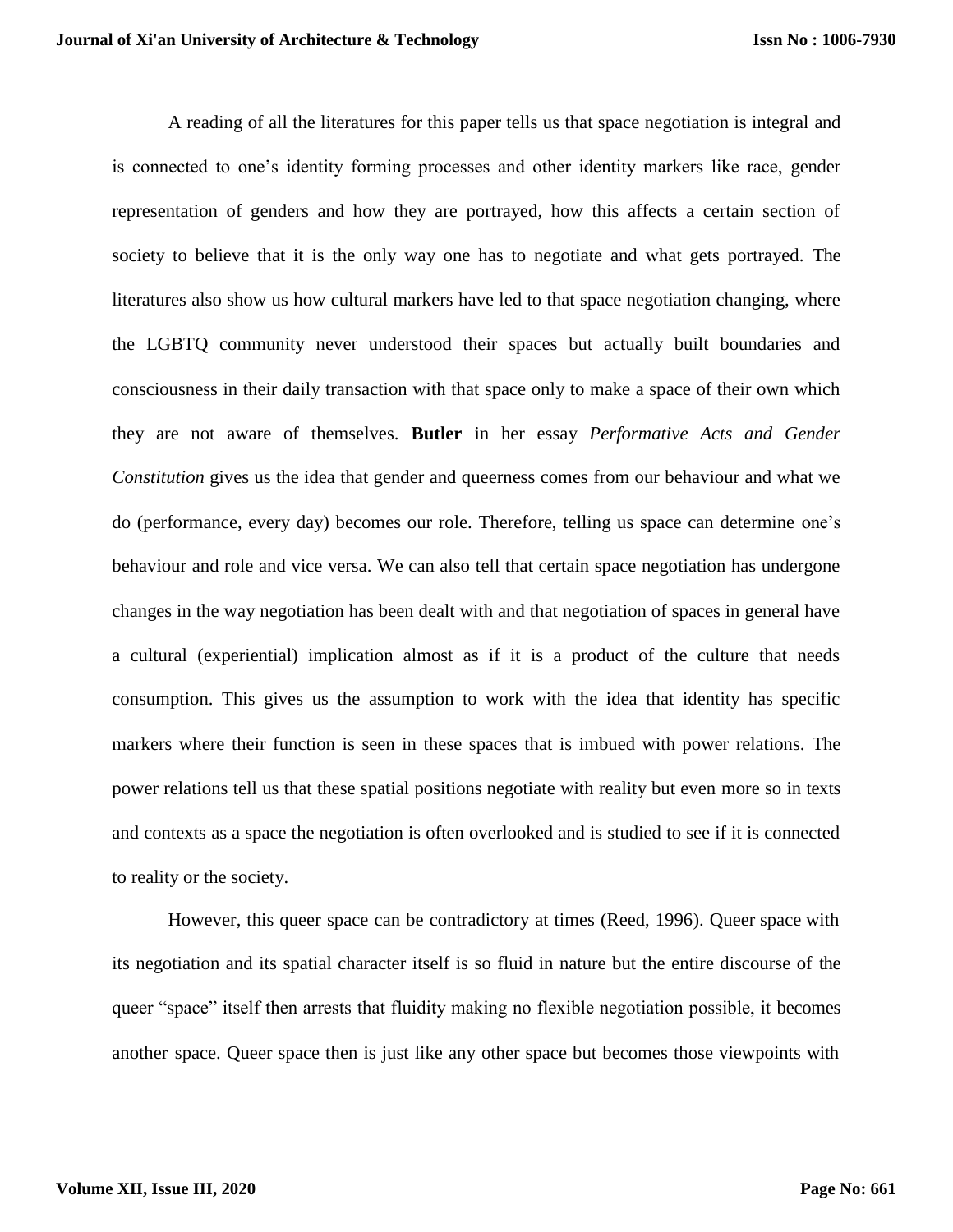which one looks at the spaces differently. For **Reed**, it is sexuality that exceeding the spatial boundaries. To understand it better, there is no queer in the space or unqueer in the space. The space exists for the queer people but is not queer in its state. Therefore, we can clearly establish that literatures for this paper stand on both sides of the ledge but is a discourse in the sense that it explores this space but does not in the real sense of terms, creates a space.

The film under study for this paper, *Naanu Avanalla, Avalu* (Translation: I am not He, I am She) is a Kannada Indian Film directed by B.S Lingadevaru does talk about this everyday negotiation the central character faces which finally ends up with an identity the character wished to have majorly questioning whether he negotiated the space around him to give space to the queerness in that space or whether he negotiated or brought the queerness out of him. (Reed, 1996)

To process through this, we shall see some examples from the film which is the primary text and see if these questions hold some significance. The instances from the text shall be translated and paraphrased. Some would include direct references with no dialogues from the film but as scenic descriptions.

*"What is it Madhesha"?*

*"Sir, Include me also in this game."*

*"The girls are playing here, the boys are playing in the other corner, go and play with them."*

"*What is this Madhesha? Instead of sitting and studying, why are you wearing girl's clothes and acting like a girl?*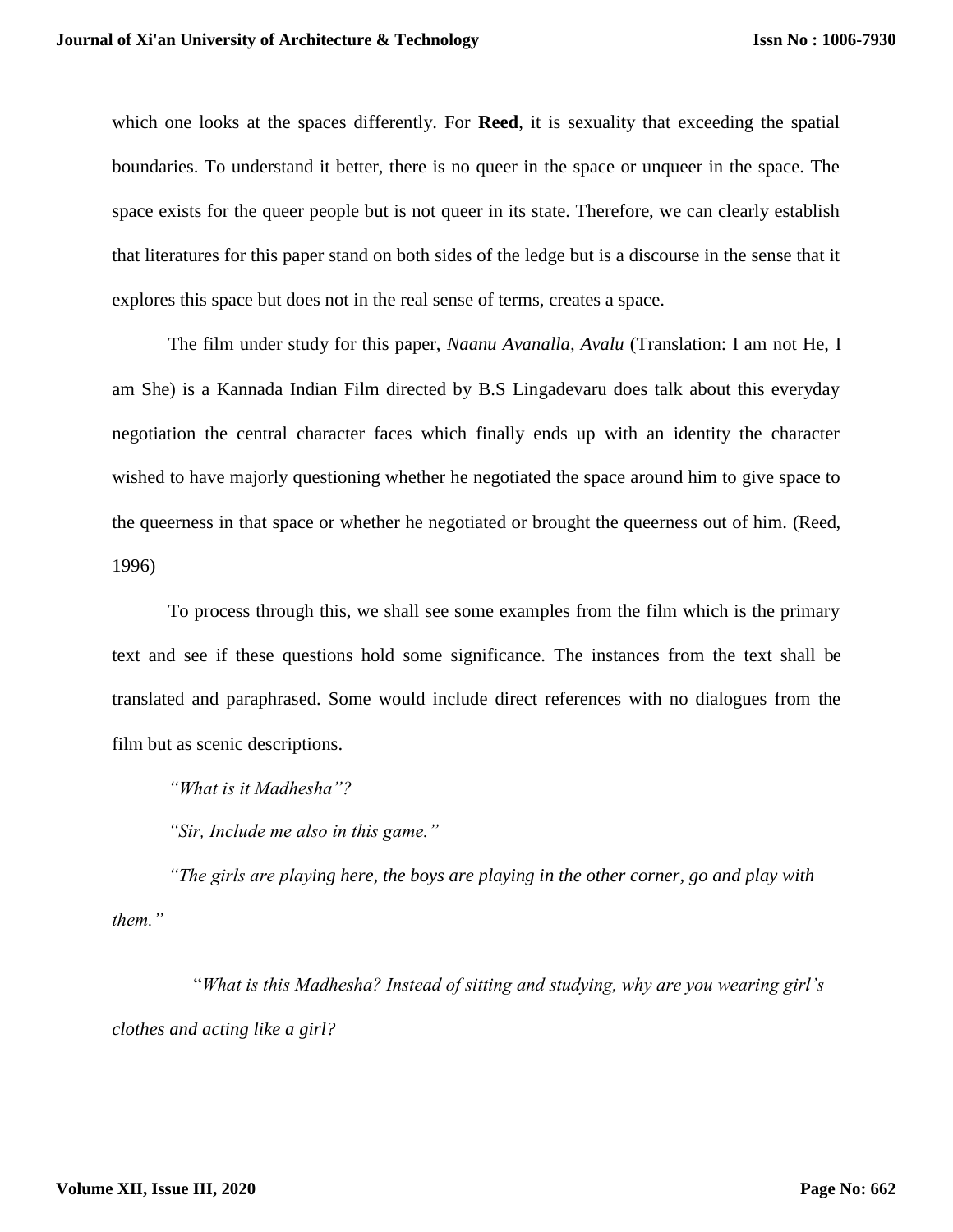*"Father, there is a drama happening at school, I was practising for that and in that my role is of a girl's."*

*"What drama is this"? If you are doing a role, do a role that is suitable for you as a boy, do a brave role, instead of that like the eunuchs you are doing this role. You are a boy, study well and you should become a big officer, If I see you like this anymore, I have no other choice but to kill you."*

This is putting together two instances that are related. This directly deals with identity formation because gender is an identity marker. The idea that shifting from a boy to girl genders is looked down upon as unnatural is negotiating that space to form an Identity that Madhesha wants to become.

The idea that one gender has the "other" as two options that male/female binary exists and nothing else. Here, the hegemonic naturalising of these genders and often mixing it up with one's sex is seen where Biology is often relied upon to claim that beyond these two points there is no other in between- ness. (Berry, 2012)

**Butler**'s idea that "language is often used to talk about the materiality of the body and that it is fully informed by social constructions of gender."

However, from the film, we see that the central character Madhesha is not fighting for being equal in gender or to treat gender the same, rather he is seen making humanistic remarks. A scene where after he has his sex change procedure, he wants to work because he is educated is to show that wanting to be a woman is not a gender issue, rather it is a human condition that is not ready to accept such spectral changes. This is also the reason why this negotiation and queer identity that he deals with ends in self acceptance because it is not a gender issue.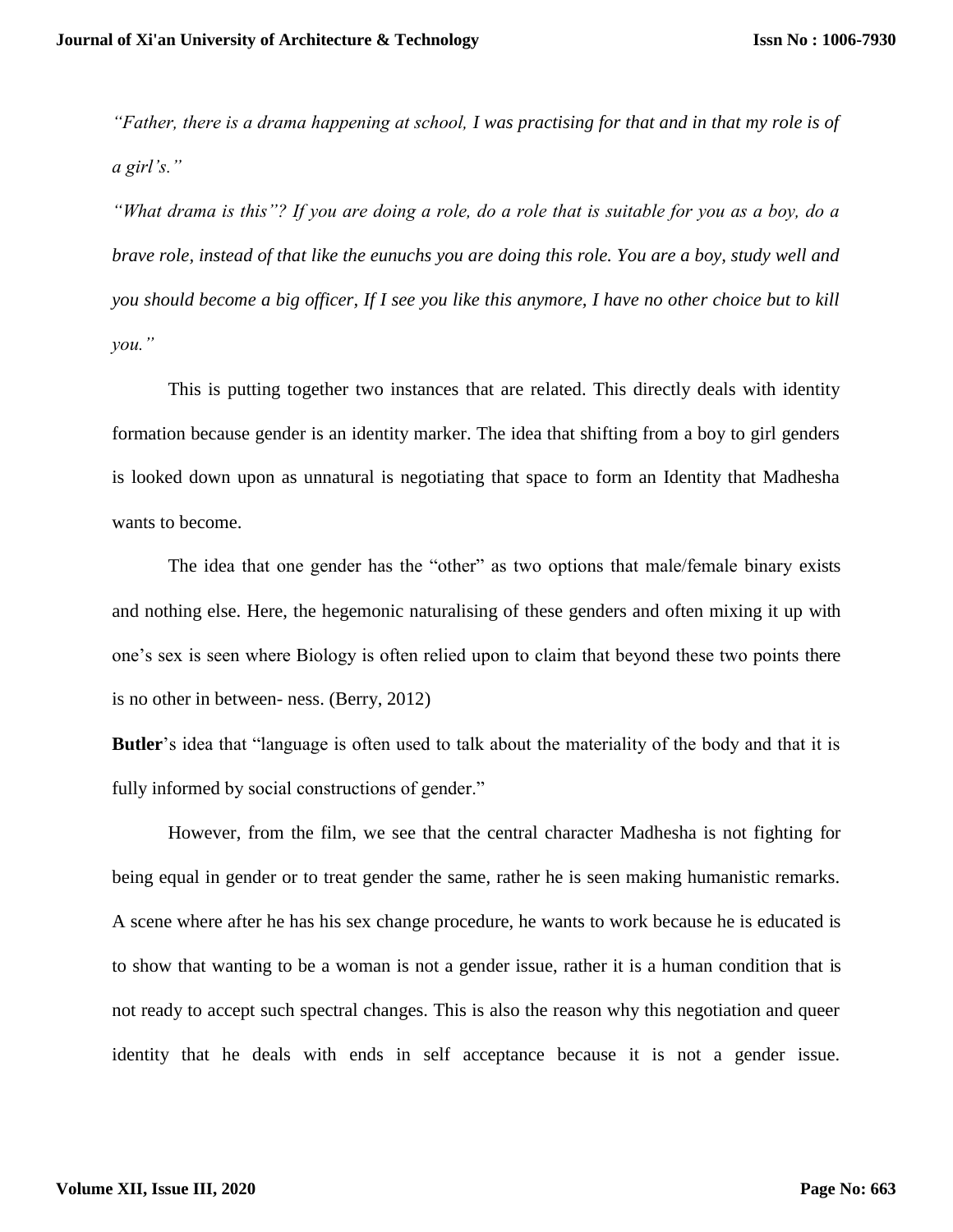*"Tomorrow, I have to go and take my son to the hospital."*

*"Having said that, I remembered wanting to tell you something, my wife was telling the other day that your son acts like a woman, instead of taking him to the hospital, take him to a temple, perform a curing ritual, it'll all be fine."*

This instance deals with surrounding discourses in a heteronormative society that any LGBTQ person has to deal with. The idea that heteronormative behaviour is a necessary condition to be human but otherwise it is considered an illness that needs a tantric cure. This becomes a point of contesting against a rigid idea and therefore for any LGBTQ person this is a general negotiation of the space that naturalises and normalises certain behaviour.

It can also be seen in Michel Foucault's argument that the western understanding of sexuality that this normalcy and deviance of certain behaviour is more or less connected with an underlying power which is seen to be in a sense to them as productive rather than repressive. The idea that taking Madhesha to the temple would be productive to make the better of him and turn him back to a man.

This is also comes from a very Postcolonial understanding of the way the colonizers implemented laws for the men in India. Whoever they found to be effeminate were deemed as unfit to rule, they only saw the categories of gender in binaries and this film is seen refuting that claim. Thus, the idea that one's sexuality can be controlled (Stoler, 1997) shows how colonial and the power that is so centralised that became embedded in the colonised soil.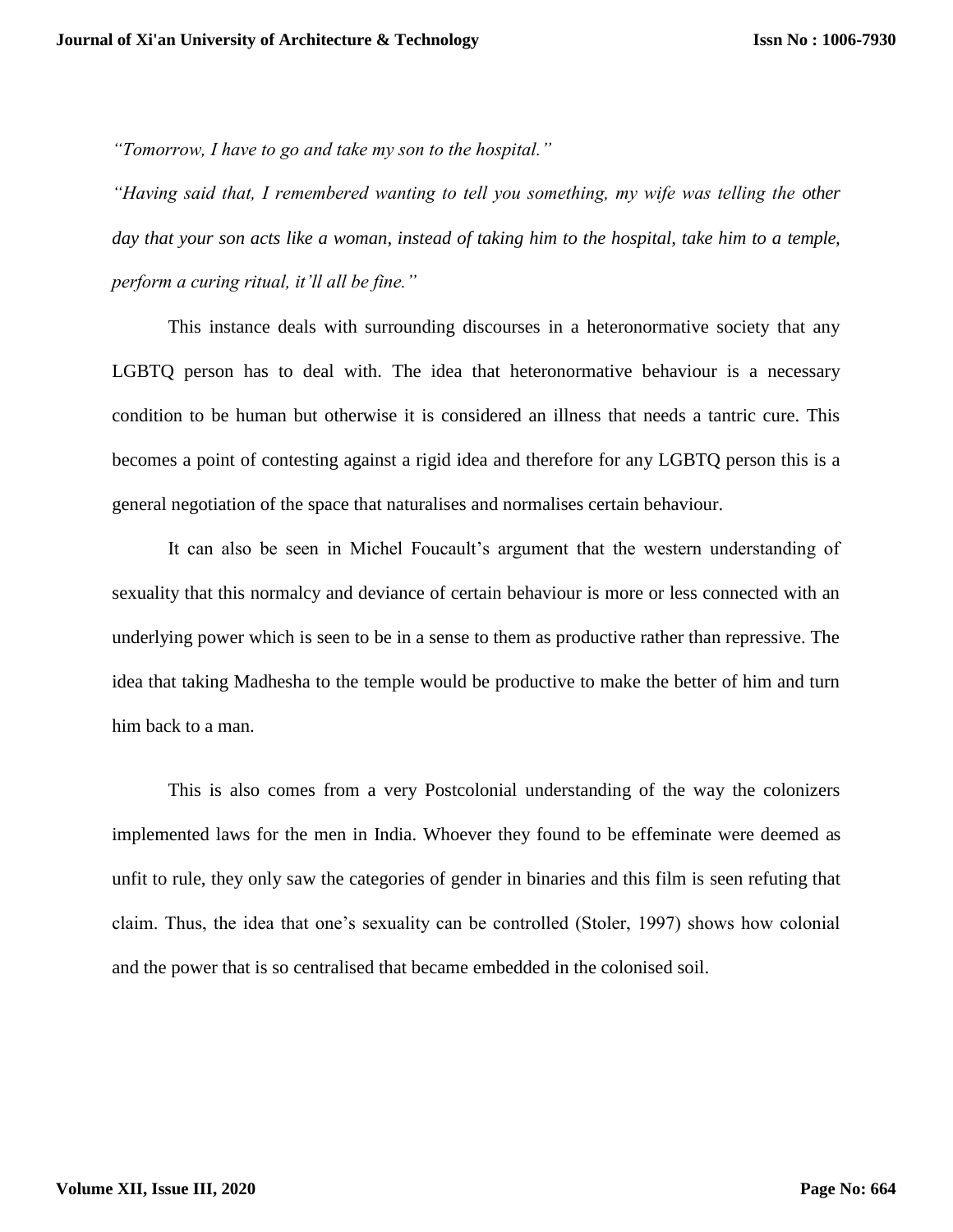To point out, investigations have been done to show n various ways the manner in which the colonial power has stigmatised, marginalised trans identities and practices (Nanda 2000, Patel 2002) we can say that an understanding of these identities and the way they were perceived is one sided and is the major claim that this "construction of "normal" sexuality was extremely narrow."

This then connects to our major point which is the LGBTQ community negotiating through such heteronormative spaces to form an identity they want to form becomes difficult when societal expectations are not met. This then reinforces the idea of the binary male/female. The expectations bind these people who struggle to form an identity that deals with their bodies and in turn in their minds their identity, it is certainly forming some kind of character formation with which one associates.

There are recurrent scenes of Madhesha dressing up with clothes that women wear which makes him feel relieved and happy being himself because he identifies himself that way and he wishes to be. The idea that we do gender and that gender is in the doing, in the act of it (Butler, 2004) is what the whole spectral idea comes from that there is nothing fixed, it is all in the air just the way Derrida says with his ideas of deconstructing the binaries, breaking it away, similarly, breaking away from this heteronormative culture and bringing in a queer culture that whatever we do, and behave becomes what we are is more postructuralist in nature.

Another significant spatial negotiation that happens in queer identity formation is the idea of urban atmosphere that gives Madhesha what he wants to become. The urban space then becomes a meta space in this whole space negotiation multiplying in various enfolds. It is like the gyre that endlessly goes around time and again, it is just the same way that Madhesha find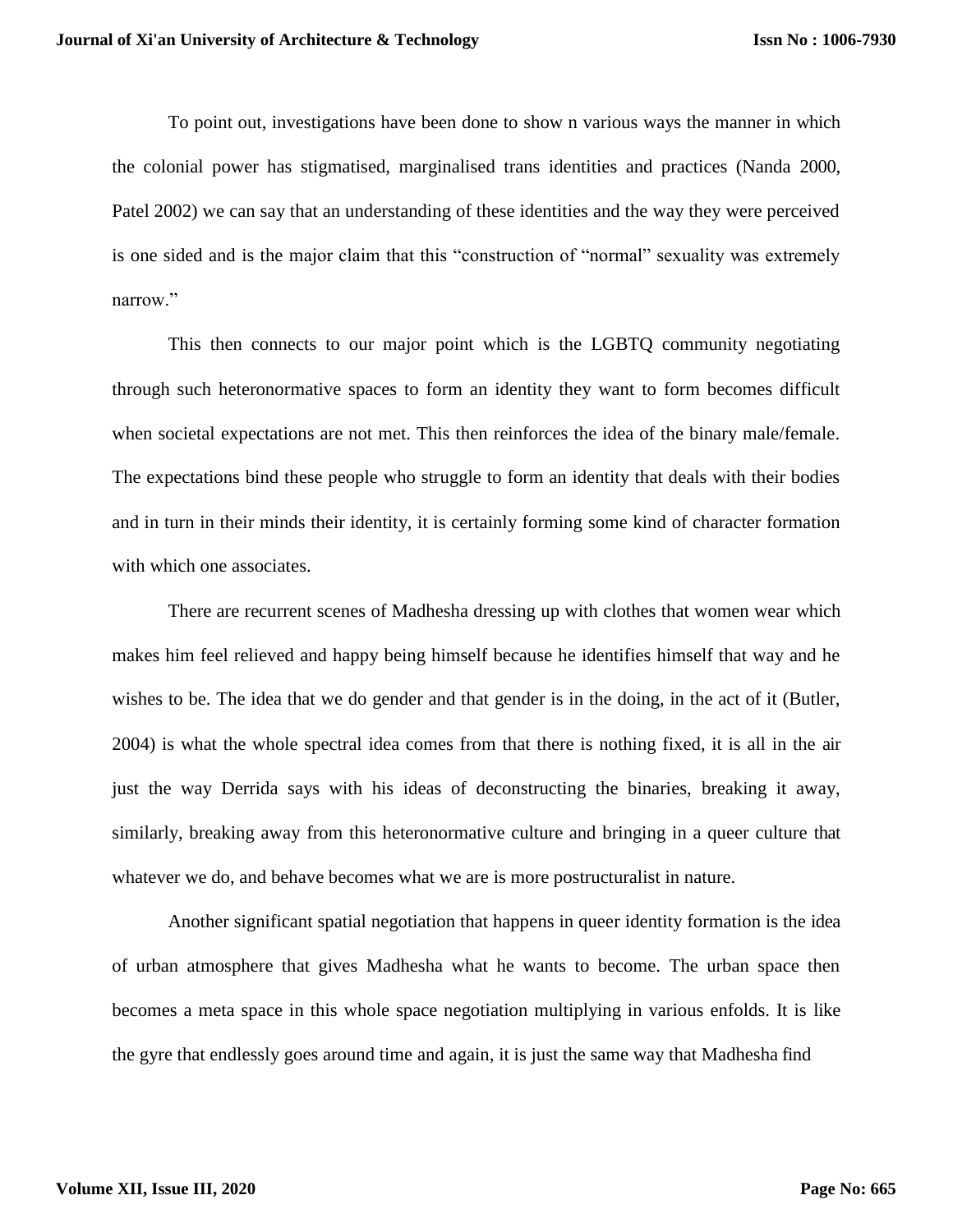himself going from different spaces to finally reach that one point that it's no longer a space, but a scape that is of his body and his mind, "Queerness is constituted not in space, but in the body of the queer." (Reed, 1996)

This brings us to the idea of space. Identity is often connected to the space one belongs to is what is assumed and that assumption usually works in certain ways but not always. To get to that space of self acceptance, Madhesha had to go through various process, those processes are spaces that he fought through, refuted, accepted to get through the many identity complexes he has. Therefore, it becomes essential to look at how urban environment more strikingly shapes one's identity here.

There is a constant juggle between public and private spaces in the film, the idea that people are seeing and observing Madhesha's behaviour changes and the way he is himself when he is private. This is a complexity of the urban environment which he already gets and consumes even before stepping into the urban complexity reinforcing Reed's point. The public/ private then again becomes binaries, this urban complexity deals with that, therefore his going away to an urban setting had to make him deal with more spatial problems which is so "contradictory, fragmented" (Stanciu,2014). The city is seen as a varying experience of multiple meanings and factors to identity formation and performance. Therefore, the line between the binary public/ private is so thin that queer city cultures allow this intermingling to happen but because it is not fixed, it is rather a mass of unsolved problems which complicates it more.

The impact of an urban space gets reflected in the existence of whoever lives in it thus telling us or interpreting to us what it had been and what it is to become (Stanciu,2014) very parallel to Madhesha's position in the film.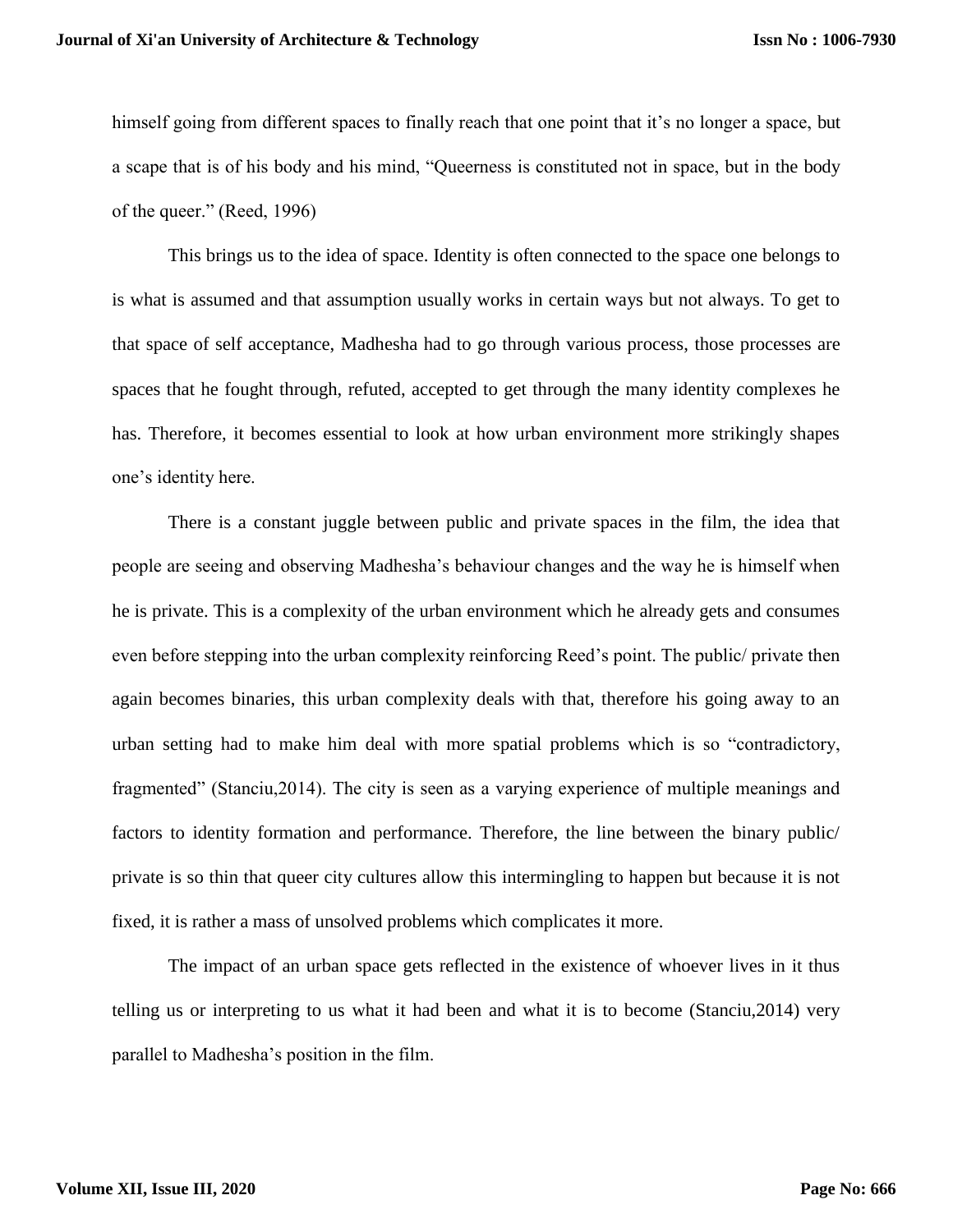The urban environment allows one to explore their individual bodies, this is also seen from the way Madhesha upon moving to Bangalore is a changed person altogether. The exploration of the unknowable that is typical of the urban setting. The idea to know happens the other way when Madhesha is so inquisitive about the transgenders and their community. When he goes to the area where they belong as a family away from the "public", he knows some part of urban that is unknowable to this same "public" thereby winning over that space. It essentially subverts what is naturalised and normative structures of sexuality.

Identity markers that are known such as race, gender, sex, etc is reinforced time and again, but name as an identity marker attached to one's gender is explore in this film. Names as identity marker is seen as bigger ideological ploy that comes double bind with sex and gender and race. The scene where in Madhesha now changed to Vidhya goes searching for a job is seen being rejected not being a woman, not converting to a woman as the reasons but because the name on his documents no longer matches his changed identity therefore putting him in another negotiating spot of identity. While no research has been found accessible on this idea, this clearly tell us that the identity is not related to the body but relates more to a power stricken ideology. The fact that he got his sex changed is possible but the idea that society cannot change his name is a bigger identity problem that puts his act to question whether he should have remained a man. One way of his acceptance throughout is seen when the transgender family and community is seen teaching Madhesha how to clap, when this behaviour gets appreciated, regarded and recognised, he form an identity that is positive to his identity that is in his mind. A behaviour all along that was not accepted gets finally accepted. This is also because of the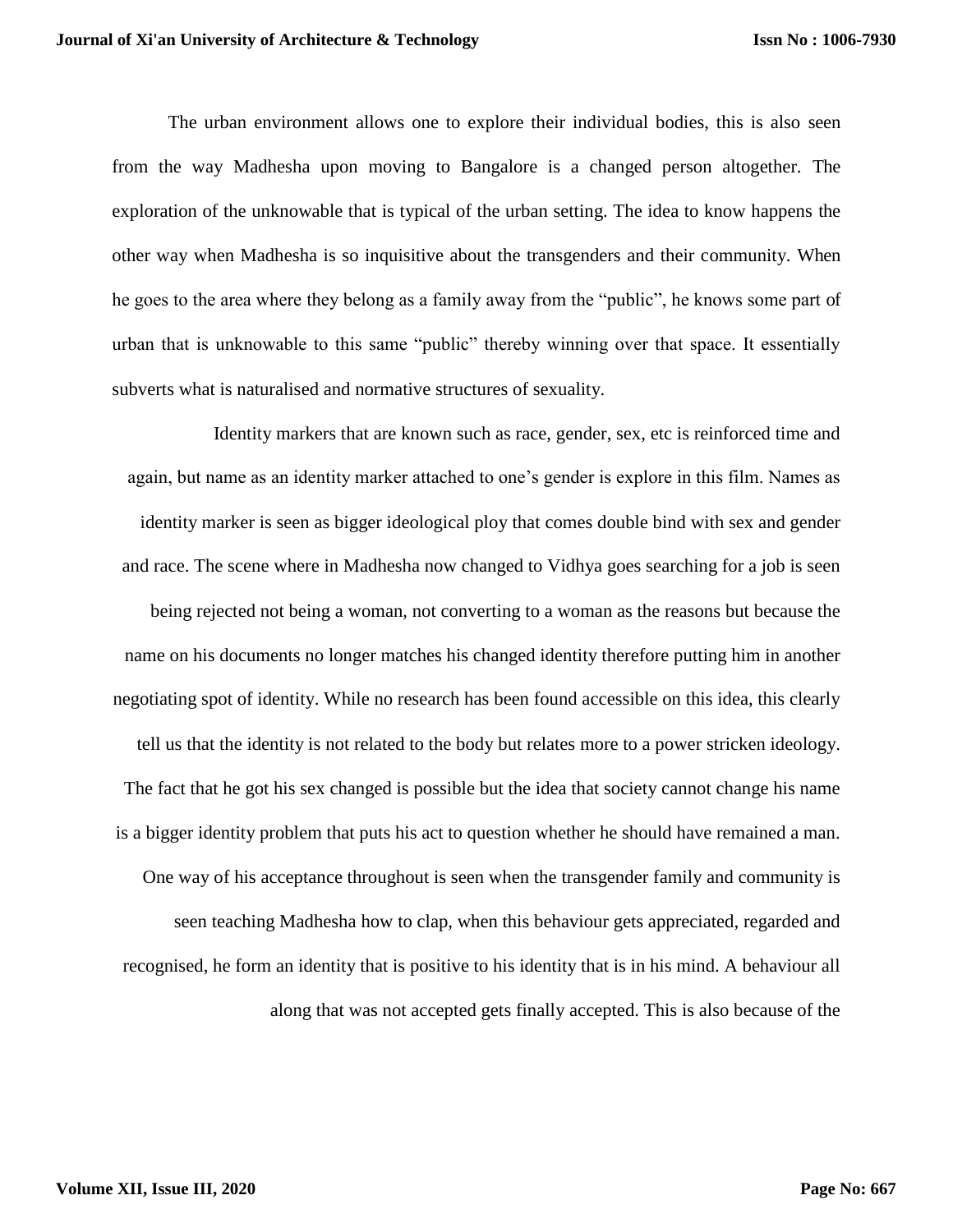private space allowing that to happen to sink in deeper into the identity of the person wanting to be.

To conclude, the film makes basic points to understand and tell us that identity markers are beyond the body. The idea that the movie is titled 'I am not He, I am She' is that search for one label that would make the central character feel belonged to that community or the urban space they are a part of, to have a name just like anybody else.

Space negotiation may not always lead to identity formation but it does lead to self acceptance in a way that one comes to terms with one's body, mind and expression which was possible only when Madhesha moved to an urban space.

The idea that spaces make identities rather it is identities or the act of making an identity that makes the space. If the queer community never would have hosted the pride march, the urban setting or space would not have changed or would not have accommodated for it but that because people fought for their rights, for their "space" that such an urban setting was seen imbued with that identity formation.

There are other identity markers other than one's gender, race, caste and sex which Madhesha refutes when he decides not to choose slave sex and selling his body but to do a decent job in tune with his education, he is forming an identity that is not typical of the choice that a trans person would end up choosing make a choice to negotiate with a space that is often not negotiated. All of these constitute the space.

Thus, it can be said that queer identities is not just with space and time but that literary contexts and texts have moved on with other negotiations that are more humanistic, societal and cultural than individualistic.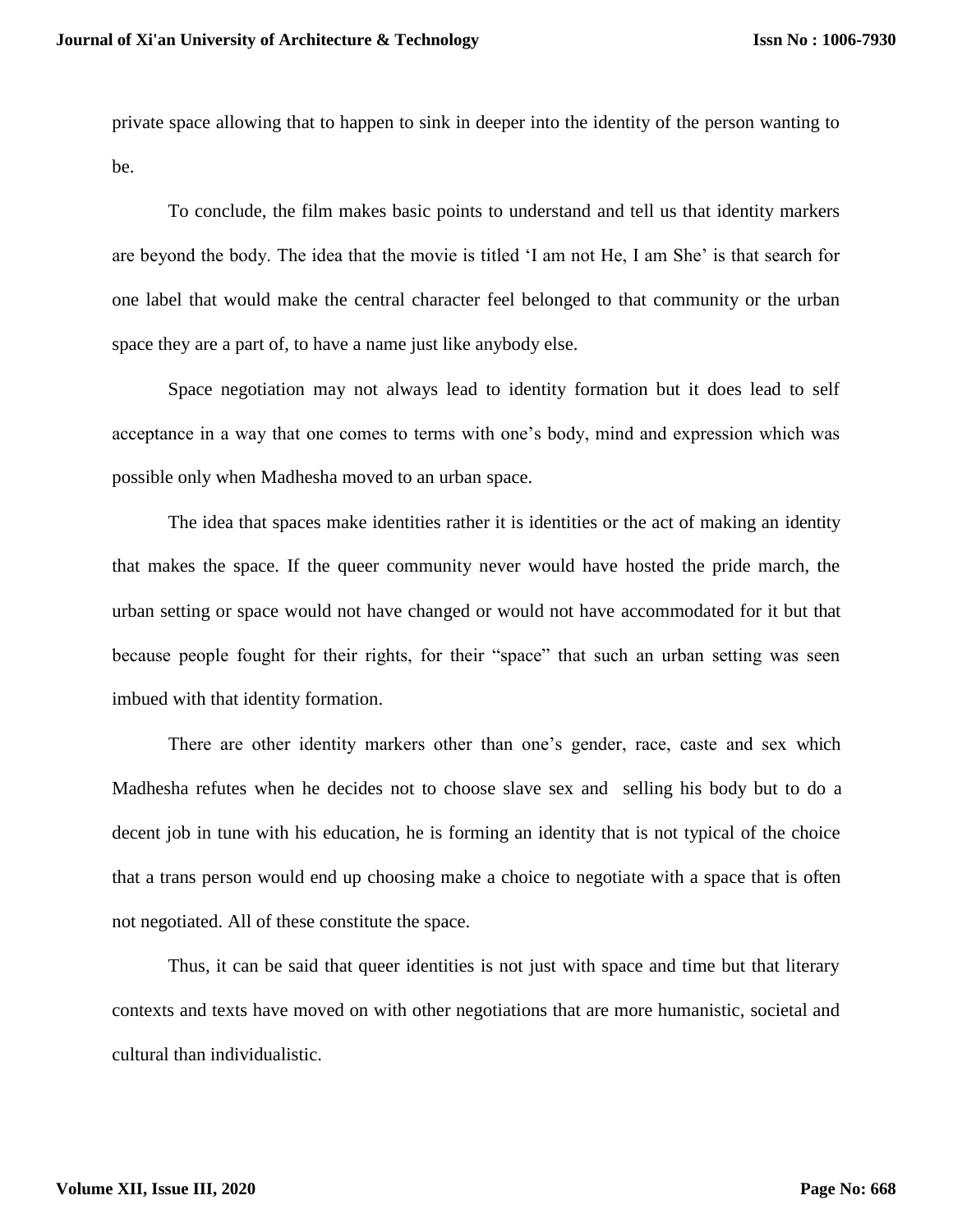## Select Bibliography

- Berry, Kim. "'Queer' across cultures": Disrupting the consumption of Diversity." *Humboldt Journal of Social Relations*, vol.34, pp.15-32.
- Butler. Judith. *Undoing Gender*, Routledge, 2004.
- Cheng and Ghajarieh, Rethinking the concept of Masculinity and Femininity: Focusing on Iran's Female Students
- Chanana, Kuhu. "Introduction: Reclaiming Homoerotic Literary Spaces." *Indian Literature* vol. 55, no.6, 2011, pp. 35-39*.*
- Chaudhuri, Sucheta. "Transgressive territories: queer space in Indian fiction and film." 2009. U of Iowa, PhD Dissertation, Iowa Research Online, https://ir.uiowa.edu/etd/346/
- Gerson, Judith., Peiss. Kathy. "Boundaries, Negotiation, Consciousness : Reconceptualising Gender Relations. Social Problems, Vol.32 No. 4 (Apr., 1985), pp.317-331.
- Green, E.E and Singleton, C. (2006) 'Risky bodies at leisure: young women negotiating space and place', Sociology, 40 (5), pp.853-871.
- Green, Martin. "Homosexuality in Literature".